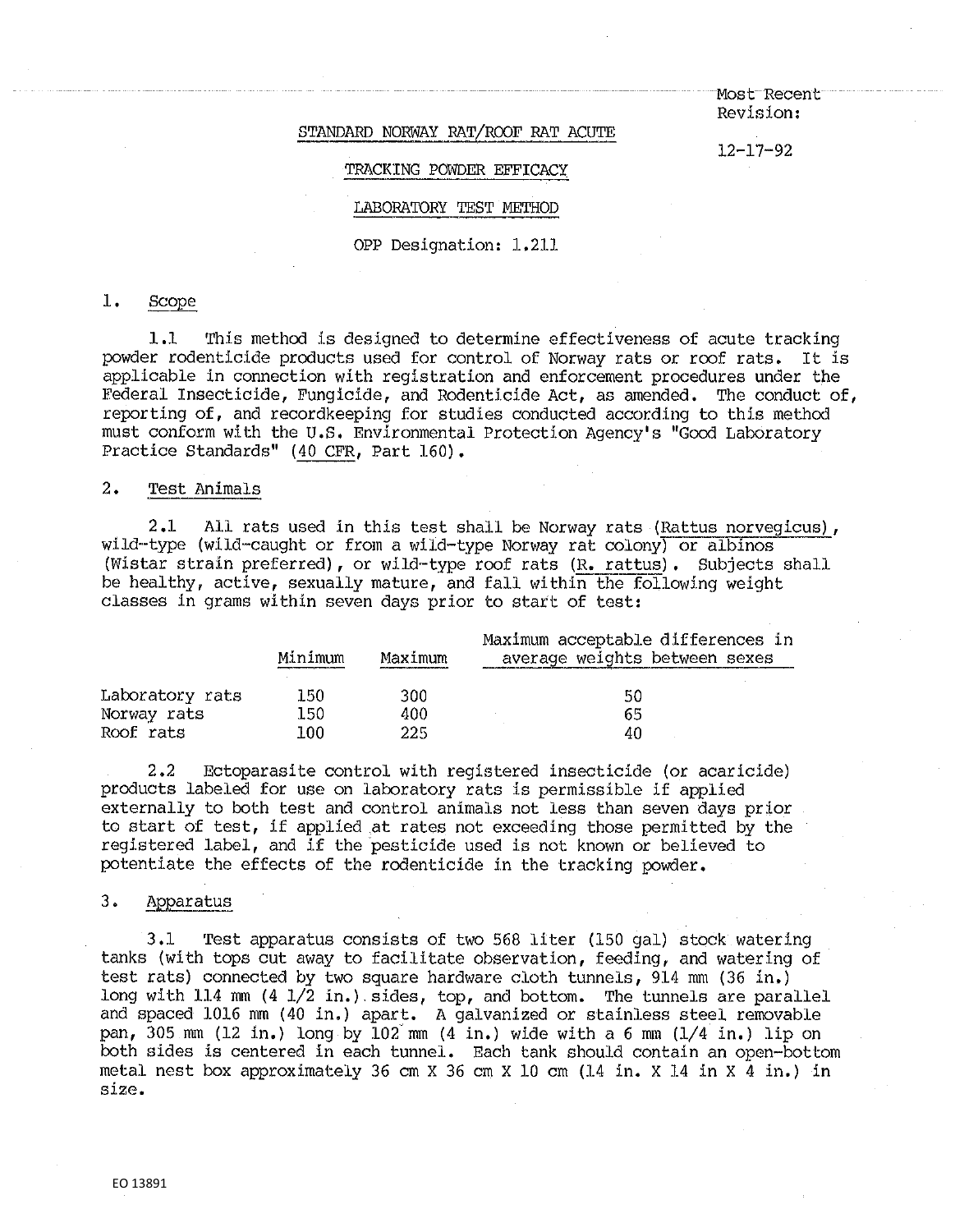3.2 Each tank should contain metal or ceramic feeders designed so that test rats may not nestle or wallow in diet,

3.3 Each tank should contain 1000 cc chicken founts. Automatic waterers are not recommended.

### 4. Pretest Holding Conditions

4,1 All rats used in this test method must be held, sexes separate, group caged, for observation in the laboratory for a period of at least one and not more than four weeks prior to testing, During the last seven days of this period, rats shall be held under laboratory conditions (i.e., temperature, humidity, lighting, etc,) comparable to those of the animal testing room if not actually in the testing room, The test animals must not be fasted prior to testing. Water (3,3) and a commercial rat and mouse diet must be available to them at all times,

## 5. Holding and Test Conditions

5,1 Temperature 20 to 25° c. Strong air currents from

blow directly onto test animals. Relative humidity 50 to 55%.

heaters or air conditioners shall not

Light 12 h artificial light per day, not to exceed 2153 lx (200 ft candles) at cage location, Total reversing of the natural photoperiods of the test animals by timed lighting is not recommended.

### 6. Procedure

6,1 Fill food containers (3,2) in each tank with a commercial laboratory rat and mouse diet, Provide at least 40 grams per animal per day in each tank. Replenish food containers as needed, The containers must be identical in type and size, The food offered in each container should be equal and consistent throughout the test. If food becomes fouled by urine or feces, replace all food in each container.

6. 2 Fill waterers ( 3. 3) in each tank with tap water to provide each animal with at least 60 ml of water per day, Replenish waterers daily to capacity.

6.3 The test animals must have free and equal access to both tanks (3.1) through the tunnels,

6,4 Test groups consist of 20 rats (10 males and 20 females). All 20 animal may be tested in one two-tank enclosure. Alternatively, and preferably, put all 10 males in one two-tank enclosure and all 10 females in a second, similarly constructed two-tank enclosure, For each test or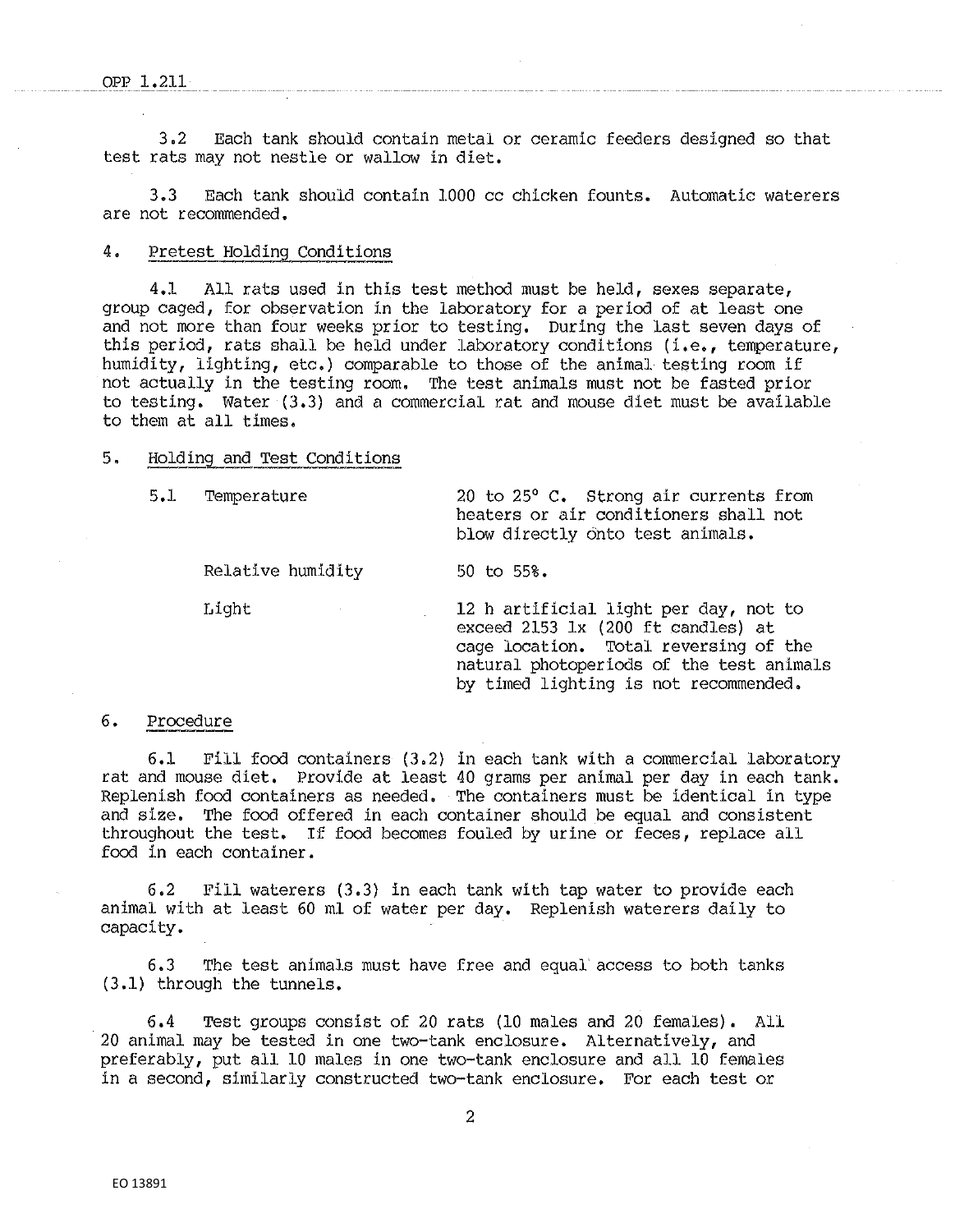series of tests conducted at the same time and on the same species, include one similarly housed control group of 20 rats (10 males, 10 females).

6.5 Commencing five days after the introduction of rats in the testing apparatus, dust one of the removable steel pans with the tracking powder (the same tunnel throughout the test) each day according to instructions given on the label. As most product labels specify to dust lightly, 9 grams of the dusting powder may be used daily,

6,6 Maintain a daily record of activity across the powder on the treated plate, Cover all previous signs of activity with fresh powder after the daily reading has been taken,

6.7 Low current electric sensing devices and activity counters may be installed in each tunnel to record rat movement through both the treated and untreated tunnels.

6.8 Animals on test shall not be subjected to undue or unnecessary stress from noise or human activities (i.e., movement). Human activity within the animal test room shall be minimal.

# 7. Test Period

7,1 Maintain test period for 3 days, counted from the day that the tracking powder was introduced.

7.2 Remove dead rats daily, or more frequently as observed.

7.3 Remove, thoroughly clean, and replace the removable tracking powder pan in the tunnel after the test period.

7.4 This test should be replicated at least once.

### 8. Test Period Follow-Up

8.1 Maintain observation of surviving test and control. group rats for a minimum of five days following test (powder exposure) period.

8.2 Continue feeding commercial rodent laboratory diet as in 6.1.

8.3 Describe unusual activities of test animals in tunnels and tanks in report of test and posttest periods.

## 9. Calculation and Evaluation of Results

9.1 Record date, weight, and sex of each rat dying during the test and of survivors in test and control groups. Retain original laboratory test records for future reference. Report all data collected including initial and final weights of test subjects. Include copies of all "raw" data sheets and typed summaries of test results.

3